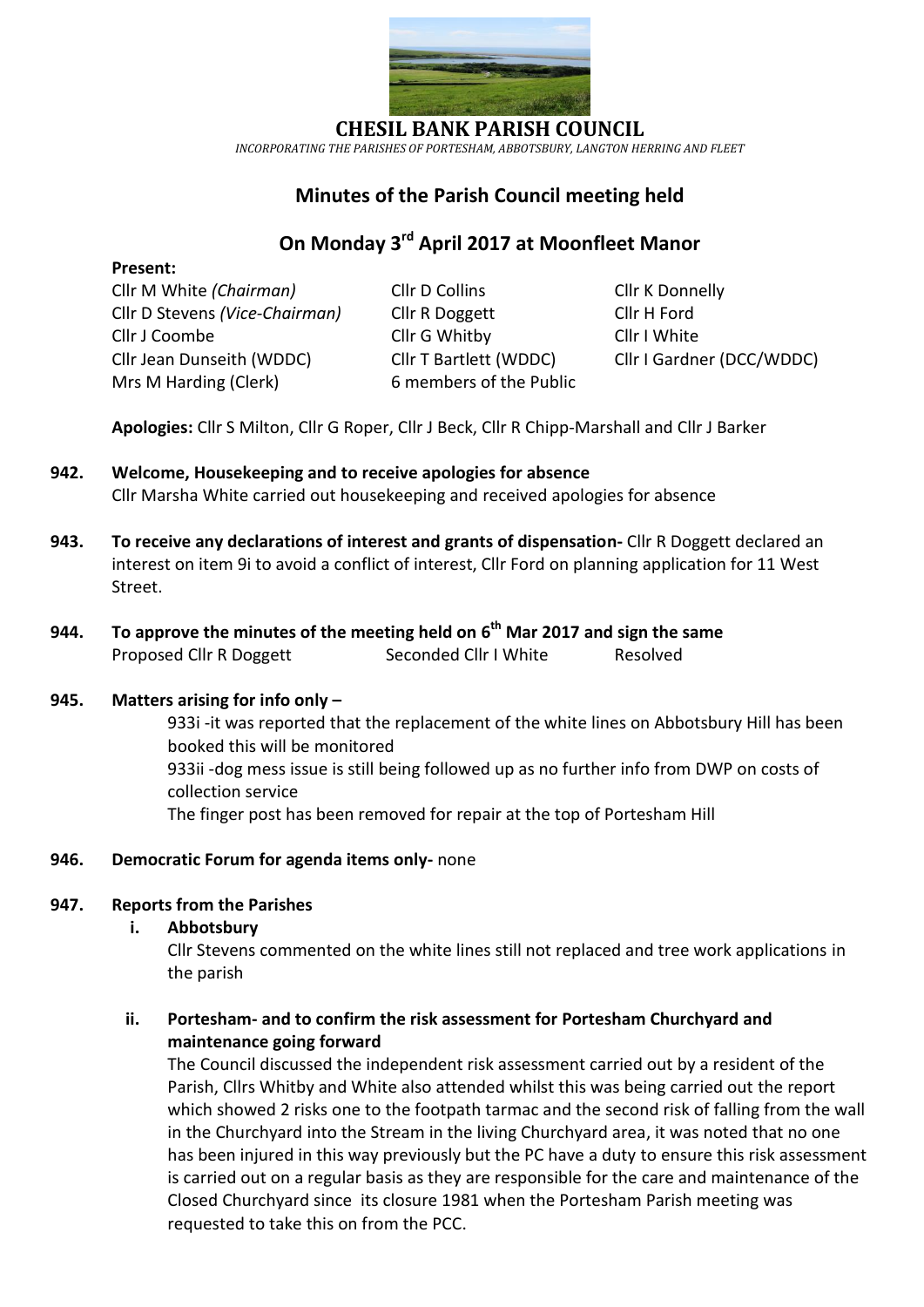## **IESIL BANK PARISH COUNCIL**

*INCORPORATING THE PARISHES OF PORTESHAM, ABBOTSBURY, LANGTON HERRING AND FLEET*

It was agreed the report was well prepared and the tarmac path should be investigated, Cllr Collins offered to do this.

Regarding signage to warn visitors to the Churchyard, Cllrs had concerns of the implications of signage and liability. A meeting of Portesham Cllrs and members of the PCC will meet to look at the issues raised. Further advice will be taken and the Insurance Company will be contacted for advice.

The PC accepted the risk assessment and will continually monitor the risks. **Proposed Cllr R Doggett Seconded Cllr D Collins Resolved**

The Annual Parish meeting is booked for 15<sup>th</sup> May.

Cllr White confirmed after a meeting with the contractor she is satisfied with the work in the Cemetery and Churchyard and a plan for works going forward.

### **iii. Langton Herring**

The defib cabinet has been repaired following a problem with the internal transformer, new fence posts will be required for the amenity area, the signage is still not in place in Angel lane and Cllr Doggett is following up on drainage issues with the community officer.

#### **iv. Fleet**

Annual Parish meeting date to be confirmed

### **948. To consider all correspondence received for decision, consultation and information (see list)**

- **a.** Information is still being gathered on the Closed Churchyard in Portesham
- **b.** Speed indicator device deployment dates to be advised by Portesham and Abbotsbury Cllrs.
- **c.** Issues have been raised by a resident over the level of silt in the stream possibly affecting their property, as previously advised this has been looked into by DCC but it is a riparian responsibility and therefore up to the property owners to maintain their own section of stream, it was noted that this is unfortunate where the stream runs down though the village and settles atma the lower properties. The PC will take no further action at this time.
- **d.** The verge cutting schedule has been received but it doesn't show the urban cuts at this time.

#### **949. Finance**

#### **i. To consider receipts and payments**

| <b>Receipts</b>               |                          | none  |
|-------------------------------|--------------------------|-------|
|                               |                          |       |
|                               |                          |       |
| <b>Payments</b>               |                          |       |
| <b>HMRC</b>                   | <b>PAYE</b>              | 17.09 |
| <b>Wessex Ground services</b> | Playing field/Allotments | 81.50 |
| Mrs M Harding                 | Stationery               | 38.80 |

The full payments list and finance report was previously circulated to Council members, all payments have been authorised and paid in line with the necessary internal controls and contracts.

Bank Balances as at the end of February 2017 **£29221.13**

# **Proposed Cllr R Doggett Seconded Cllr D Collins Resolved**